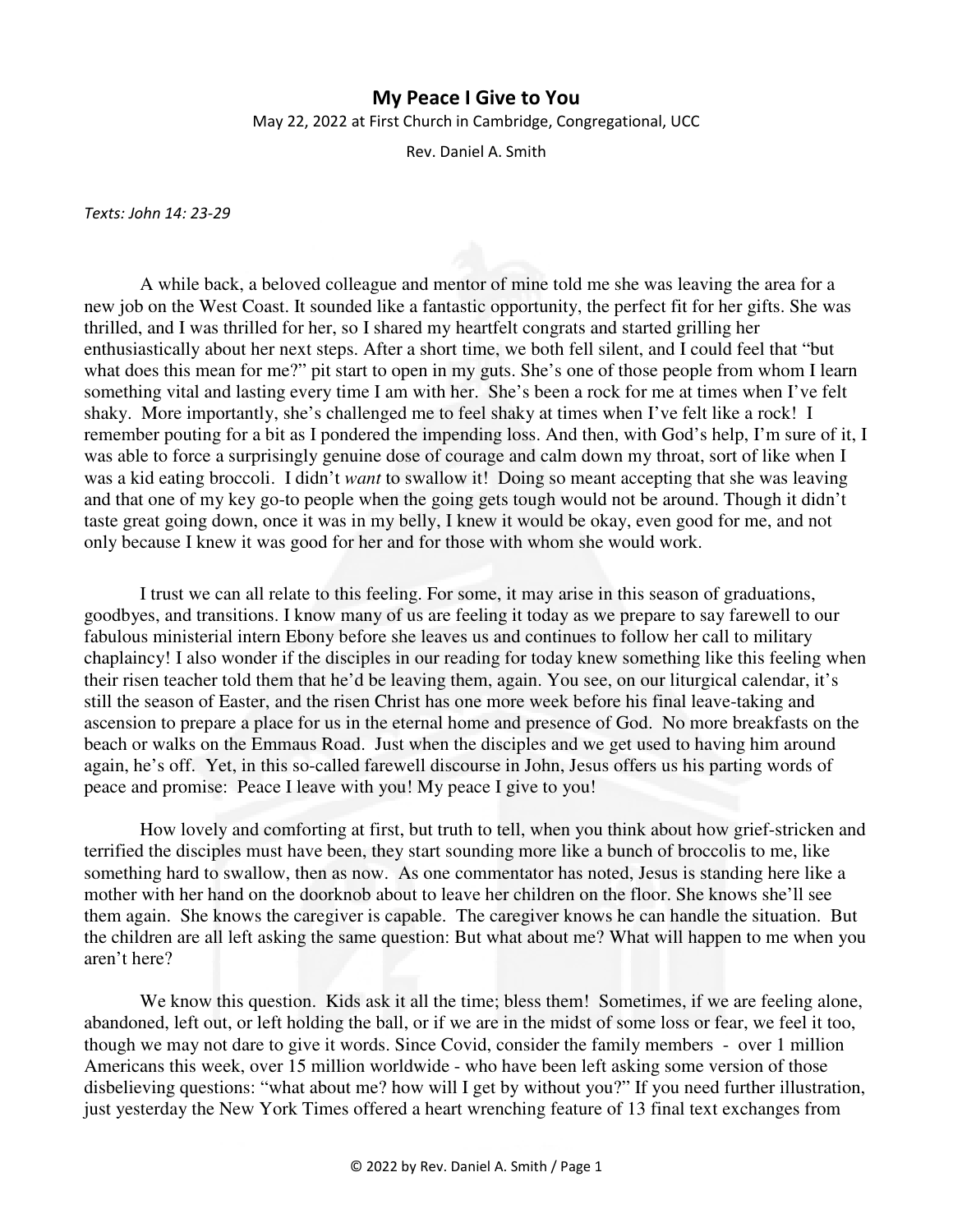loved ones lost to covid, often sent from the isolation of hospital beds when no visitors were allowed. Here's just one sample? "Intubation soon. Love you all and love each other. Look out for Lucia." Reply: "Love you… We will…God is with you."

And we, too, earnestly pray that God's peace is with them all and with us. Yet heavy as all these parting words are, I imagine that for Jesus, the "what about me?" questions that arise in our individual and family lives, and losses would extend into similar questions about our wider social fabric and systems. Consider too all those who by virtue of their race, class, gender or education feel marginalized, disconnected from, if not outright abandoned by, our culture and society. Seen in this broader light, the 'what about me' questions are cries not merely for pastoral care and compassion but cries for dignity and justice and equality, too!

Back to our passage: I see Jesus's gift of peace to his heartbroken followers not merely as offering profound comfort and consolation, the kind of words that go down easy, but they also carry a sense of challenge and exhortation, as well! Remember, we are meeting the disciples here at a moment when they're considering, with grudging anticipation, what their lives and community will be like without their beloved mentor and rabbi. Since Easter, they are, however unwittingly, undergoing an extraordinary shift from being followers of Christ to being leaders in the early church! You see, Jesus is not merely speaking words of assurance when he says, "my peace I leave with you." He's passing them and us a mantel! He's passing the mantel of God's peace to their hearts so that they will, along with the Spirit, have what it takes to finish what he started. To follow him, to want to be like Jesus, as we just sang, to want to have his peace in our heart, is to want to be leaders and peace and justice makers ourselves. Far from passive recipients, we are called to be initiators of and ambassadors for this peace in the world! What's more, imagine that it's precisely in those existential "what about me?" moments of grief and pain, times when we are most vulnerable, that the Spirit is beginning to move us, from vulnerability and suffering into ever deeper solidarity with the suffering world around us. Rest assured. The consolation comes to us right where we need it. Peace I leave with you, he says! But God doesn't stop there. Christ says it twice! The exhortation follows the consolation: *My* peace I *give* to you. *My* peace, which means it's a peace for sharing. *My* peace, which means it's a peace with justice, a peace you won't fully know until the entire whole world knows it. *My* peace, which means it already-but-notyet with us, so I'm passing this baton to you to carry on the work. In these ways, God's peace enters in, disturbs and agitates our lives and changes the way we look at ourselves and others.

I encountered some similar dynamics this past week in conversations with some of my Black colleagues and friends. Some, I sense, are feeling abandoned, not by God mind you, but by white people, even and especially progressive white people who say they are all about Black Lives Matter-ing. And yet consider the gulf in our experiences in this last week. Black bodies and hearts are feeling the wounds of last weekend's violence in Buffalo not only deeply and viscerally, but systemically and historically, every day, every week. As one truth-telling Black leader put it this week, "there is no difference between what happened in Buffalo and Emmet Til!" These horrific incidents are not isolated tragedies that call for speeches, thoughts and prayers. They are long-standing patterns that require a sweeping federal initiative and tangible resources to combat the ongoing domestic terrorism of white supremacy. On that same call, and it was an antiracist training for white folks, this Black leader spontaneously called up all the white men on the call. We were a minority since most on the call were women. He told us to raise our hands using the little icons in the corner of the Zoom screen, so he could see us together and talk to us specifically. He proceeded to cold call us by name, whether he knew us or not. He asked us to work with provocative questions like: 'Where are *you* right now in this struggle